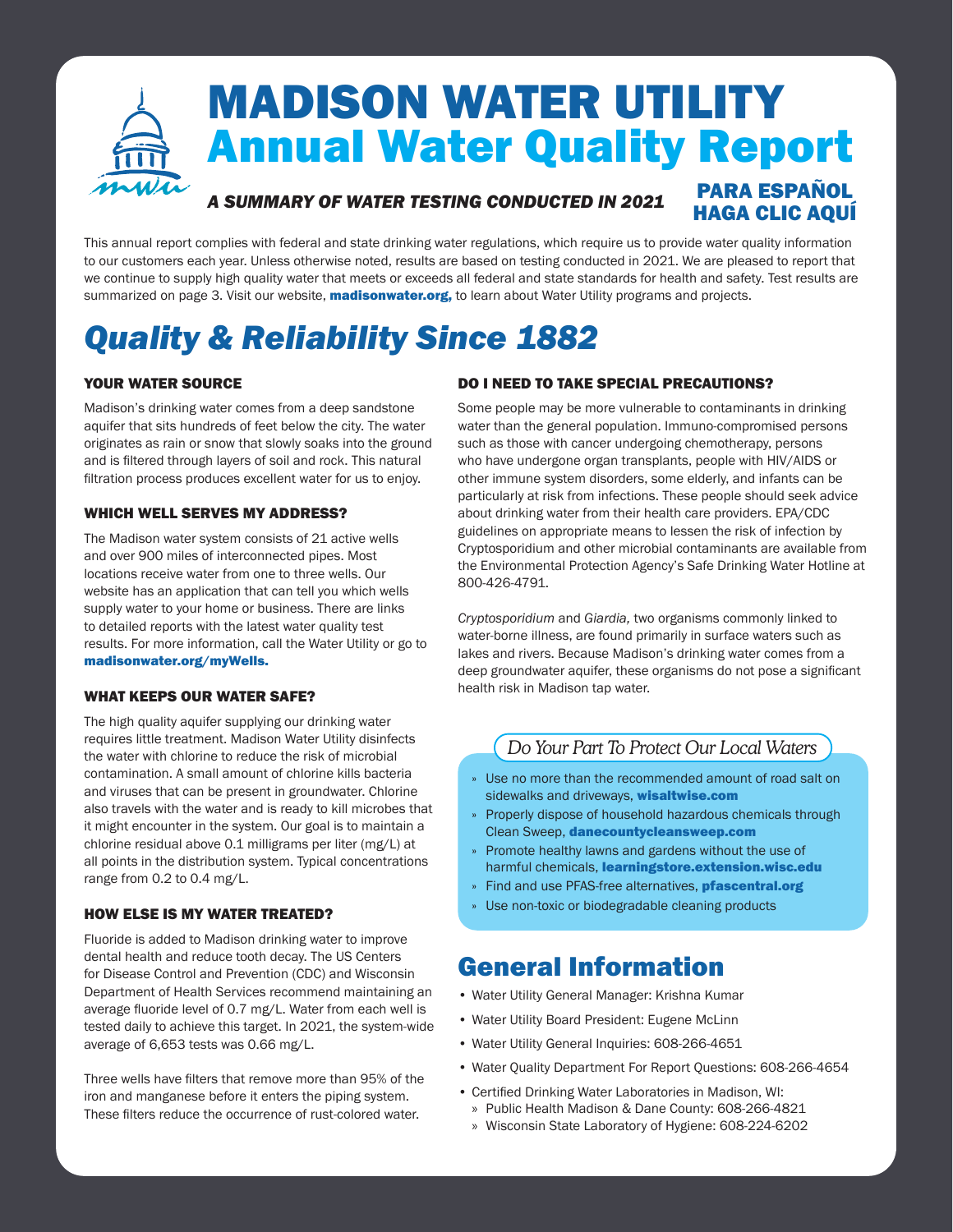### POTENTIAL CONTAMINANTS IN DRINKING WATER AND THEIR LIKELY SOURCES

Sources of drinking water, both tap water and bottled water, include rivers, lakes, springs, and wells. As water travels over the surface of the land and through the ground, it dissolves naturally occurring minerals and, in some cases, radioactive material, and can pick up substances resulting from the presence of animals or from human activity. Types of potential contaminants and their likely sources include:

- **Microbial contaminants, such as viruses and** bacteria, may come from leaky sewer pipes, septic systems, agricultural livestock operations, and wildlife.
- **· Inorganic contaminants, including metals,** minerals, nutrients, and salts, can occur naturally or they may result from urban stormwater runoff, industrial wastewater discharges, mining, or farming activities.
- Organic contaminants, including synthetic and volatile organic compounds, are by-products of industrial processes that can come from chemical spills, gas stations, urban stormwater runoff, and septic systems.
- Pesticides and herbicides may come from a variety of sources such as agriculture, urban stormwater runoff, and residential use.
- **Radioactive substances** may occur naturally in rock formations and groundwater.

In order to ensure that tap water is safe, EPA prescribes regulations that limit the amount of certain contaminants in water provided by public water systems. Routine monitoring helps to ensure that drinking water concentrations of any substance remain at safe levels.

### MICROBIOLOGICAL TESTING

**Bacteria** - To ensure drinking water safety, routine bacteriological tests are conducted. Over 200 distribution samples are collected each month from representative locations. Samples are tested for coliform bacteria, indicators of potential contamination. In 2021, the Water Utility collected 2,787 distribution samples. None tested positive for coliform bacteria. The absence of coliform positive samples reflects good source water quality and adequate disinfection maintained in the distribution system.

#### THE EPA ON DRINKING WATER CONTAMINANTS

Drinking water, including bottled water, may reasonably be expected to contain at least small amounts of some contaminants. The presence of contaminants does not necessarily indicate that water poses a health risk. More information about contaminants and potential health effects can be obtained by calling the Environmental Protection Agency's (EPA) Safe Drinking Water Hotline, 800 426 4791.

### Lead and Copper

The landmark Lead Service Replacement program helped our community remove or replace nearly 8,000 lead pipes between 1995 and 2011. Water quality tests conducted in 2020 (see table) show that lead and copper corrosion have been minimized.

|              | <b>Ideal Goal</b><br>(MCLG) | <b>Action Level</b><br>(AL) | 90th<br><b>Percentile</b> | Range       | <b>Samples</b><br>Above AL |
|--------------|-----------------------------|-----------------------------|---------------------------|-------------|----------------------------|
| Lead (ppb)   | zero                        | 15                          | 3.2                       | $0.2 - 8.8$ | 0 of 51                    |
| Copper (ppb) | 1300                        | 1300                        | 168                       | $68 - 207$  | 0 of 51                    |

Elevated levels of lead can cause serious health problems, especially for pregnant women and young children. Lead in drinking water primarily comes from lead service pipes and household plumbing components. While Madison Water Utility has removed all known lead services, we cannot control the materials found in household plumbing components. Some faucets, fixtures, and pipes in your house could still contain lead. The longer water has been standing in the plumbing system, the more lead it may contain. You can minimize the potential for lead exposure by running water from a faucet for 2 to 3 minutes before using it for drinking or cooking. For more information on lead safety, go to [www.epa.gov/safewater/lead.](http://www.epa.gov/safewater/lead)

Are you concerned about lead? Test your water. Contact a certified lab to get lead testing information: Public Health Madison & Dane County, 608-266-4821; State Laboratory of Hygiene, 608-224-6202.

### How to Read the Water Quality Data Table

The EPA and Wisconsin Department of Natural Resources (WDNR) establish the safe drinking water regulations that limit the amount of contaminants allowed in drinking water. The table shows the concentrations of detected substances in comparison to the regulatory limits. Substances not detected are not included in the table.

### Maximum Contaminant Level (MCL)

The highest level of a contaminant that is allowed in drinking water. MCLs are set as close to the MCLGs as feasible using the best available technology.

### Maximum Contaminant Level Goal (MCLG)

The level of a contaminant in drinking water below which there is no known or expected risk to health. MCLGs allow for a margin of safety.

### Action Level (AL)

The concentration of a contaminant which, if exceeded, triggers treatment or other requirements which a public water system shall follow.

### Units in the Table

- One milligram per liter (mg/L) equals one part per million (ppm)
- One microgram per liter (μg/L) equals one part per billion (ppb)
- One milligram per liter equals 1,000 micrograms per liter
- One part per billion is equal to 1,000 parts per trillion (ppt)
- One ppb is analogous to one second in 32 years
- Picocurie per liter (pCi/L) is a measure of radioactivity
- nd = non-detect

IMPORTANT NOTE ABOUT THE TABLE: The table reports the maximum and minimum concentrations for each substance found in at least one well. Several substances are found only in a few wells. Contaminant levels reported in the table may not be representative of the water quality at your home. Visit **[madisonwater.org](http://www.cityofmadison.com/water/)** or call 608-266-4654 to get more information about water quality for the well that serves your home or business.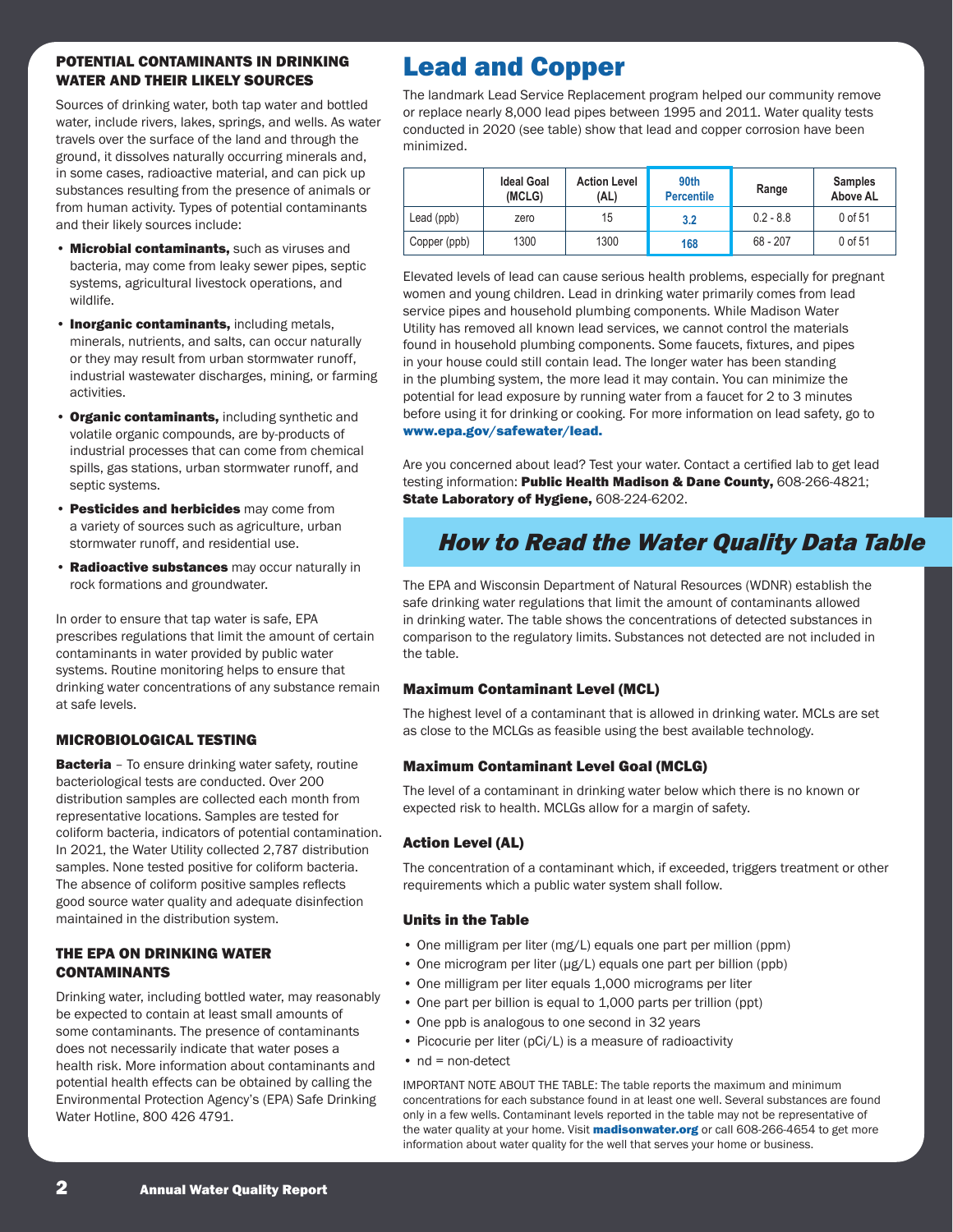## Water Quality Table

| <b>Substance Detected (units)</b>              | Ideal<br>Goal<br>(MCLG) | Highest<br>Level<br>Allowed<br>(MCL) | Median<br>Level<br>Found | Range of<br><b>Results</b> | Violation<br>(Yes/No) | Wells with<br><b>Detections</b>  | <b>Typical Source of Substance</b>                                                 |
|------------------------------------------------|-------------------------|--------------------------------------|--------------------------|----------------------------|-----------------------|----------------------------------|------------------------------------------------------------------------------------|
| <b>Regulated Substances</b>                    |                         |                                      |                          |                            |                       |                                  |                                                                                    |
| Antimony (ppb)                                 | 6                       | 6                                    | 0.1                      | nd - 0.1                   | N <sub>O</sub>        | Well 9                           | Discharge from petroleum refineries; fire retardants, ceramics, electronics        |
| Arsenic (ppb)                                  | zero                    | 10                                   | non-detect               | $nd - 0.5$                 | NO                    | 8, 19, 24, 30                    | Erosion of natural deposits; Glass & electronics production                        |
| Atrazine (ppb) - 2020                          | 3                       | 3                                    | 0.03                     | $0.03 - 0.04$              | NO                    | Wells 14 and 29                  | Runoff from herbicide used on row crops                                            |
| Barium (ppb)                                   | 2000                    | 2000                                 | 22                       | $7.3 - 66$                 | NO                    | All Wells                        | Erosion of natural deposits; Discharge from metal refineries                       |
| Chromium, Total (ppb)                          | 100                     | 100                                  | 0.5                      | $nd - 2.1$                 | NO                    | Sixteen Wells                    | Erosion of natural deposits; Discharge from steel and pulp mills                   |
| 1,2-Dichloroethylene, cis (ppb)                | 70                      | 70                                   | non-detect               | $nd - 0.4$                 | N <sub>O</sub>        | Well 11                          | Discharge from industrial chemical factories; Biodegradation of PCE and TCE        |
| Fluoride (ppm)                                 | $\overline{4}$          | 4                                    | 0.7                      | $0.7 - 0.9$                | NO                    | All Wells                        | Erosion of natural deposits; Added to promote strong teeth                         |
| Nickel (ppb)                                   | n/a                     | 100                                  | 1.0                      | $0.6 - 2.5$                | NO.                   | All Wells                        | Erosion of natural deposits; Electroplating, stainless steel and alloy products    |
| Nitrate (ppm)                                  | 10                      | 10                                   | 0.8                      | nd - 4.0                   | NO                    | <b>Fifteen Wells</b>             | Fertilizer use; Leaching from septic tanks, sewage; Erosion of natural deposits    |
| Nitrite (ppm)                                  | 1                       | 1                                    | 0.2                      | $nd - 0.3$                 | NO.                   | All Wells Except 14              | Fertilizer use; Leaching from septic tanks, sewage; Erosion of natural deposits    |
| Selenium (ppb)                                 | 50                      | 50                                   | non-detect               | nd - 1.4                   | NO                    | 6, 9, 11, 13, 14, 16,<br>25, 29  | Erosion of natural deposits; Petroleum and metal refineries                        |
| Tetrachloroethylene [PCE] (ppb)                | zero                    | 5                                    | non-detect               | $nd - 3.7$                 | NO                    | 6, 7, 9, 11, 14, 18              | Discharge from factories, dry cleaners, and auto shops                             |
| Thallium (ppb)                                 | 0.5                     | 2                                    | non-detect               | $nd - 0.2$                 | NO                    | 11, 12, 17, 19, 27               | Ore processing sites; Electronics, glass, and drug factories                       |
| Xylene, Total (ppb)                            | 10000                   | 10000                                | non-detect               | nd - 1.4                   | NO                    | Well 24                          | Discharge from petroleum and chemical factories                                    |
| <b>Radionuclides</b>                           |                         |                                      |                          |                            |                       |                                  |                                                                                    |
| Gross Alpha (pCi/L) - 2020                     | zero                    | 15                                   | 2.4                      | $0.7 - 11$                 | NO                    | All Wells                        | Erosion of natural deposits                                                        |
| Gross Beta (pCi/L) - 2020                      | zero                    | 50                                   | 4.2                      | $0.2 - 10$                 | NO                    | All Wells                        | Decay of natural and man-made deposits                                             |
| Radium, 226+228 (pCi/L)                        | zero                    | 5                                    | 3.0                      | $2.3 - 5.3$                | NO                    | 7, 8, 19, 24, 27, 28, 30         | Erosion of natural deposits                                                        |
| Uranium (ppb) - 2020                           | zero                    | 30                                   | 0.7                      | $0.3 - 1.4$                | NO.                   | Wells Sampled:<br>19, 24, and 27 | Erosion of natural deposits                                                        |
| <b>Disinfection By-Products (Distribution)</b> |                         |                                      |                          |                            |                       |                                  |                                                                                    |
| Haloacetic Acids [HAA5] (ppb)                  | 60                      | 60                                   | 1.0                      | $0.4 - 2.2$                | NO                    | n/a                              | By-product of drinking water chlorination                                          |
| Haloacetic Acids [HAA9] (ppb) - 2019           | n/a                     | n/a                                  | non-detect               | nd - 3.8                   | NO                    | n/a                              | By-product of drinking water chlorination                                          |
| Total Trihalomethanes [TTHM] (ppb)             | zero                    | 80                                   | 5.0                      | $1.7 - 8.1$                | N <sub>O</sub>        | n/a                              | By-product of drinking water chlorination                                          |
| <b>Unregulated Substances</b>                  |                         |                                      |                          |                            |                       |                                  |                                                                                    |
| Bromide (ppb) - 2019                           | n/a                     | n/a                                  | 39                       | nd - 60                    | NO                    | 7, 9, 11, 13, 15, 29             | Erosion of natural deposits                                                        |
| Chromium, Hexavalent (ppb)                     | n/a                     | n/a                                  | 0.5                      | nd - 2.0                   | NO                    | Thirteen Wells                   | Erosion of natural deposits; Chrome plating, leather tanning, wood<br>preservation |
| 1,4-Dioxane (ppb)                              | n/a                     | n/a                                  | non-detect               | $nd - 0.3$                 | NO                    | Wells 11, 14, and 18             | Discharge from chemical factories; Cosmetics and detergents                        |
| Metolachlor (ppb) - 2020                       | n/a                     | n/a                                  | 0.01                     | nd - 0.01                  | NO                    | Well 14                          | Runoff from herbicide used on row crops                                            |
| PFOA + PFOS (ppt)                              | n/a                     | n/a                                  | 0.4                      | nd - 2.1                   | NO                    | Eleven Wells                     | Firefighting foam; Landfills, food packaging, clothing, fabrics, upholstery        |
| Strontium (ppb)                                | n/a                     | n/a                                  | 75                       | 48 - 101                   | NO                    | All Wells                        | Erosion of natural deposits                                                        |
| Trichlorofluoromethane (ppb)                   | n/a                     | n/a                                  | non-detect               | nd - 0.8                   | NO                    | Well 11                          | Discharge from industrial chemical factories; Degreaser, propellant, refrigerant   |
| <b>Other Substances</b>                        |                         | <b>Aesthetic Goal</b>                |                          |                            |                       |                                  |                                                                                    |
| Chloride (ppm)                                 |                         | 250                                  | 14                       | $2.3 - 164$                | NO                    | All Wells                        | Erosion of natural deposits; Road salt application                                 |
| Iron (ppm)                                     |                         | 0.3                                  | 0.01                     | nd - 0.62                  | NO                    | All Wells except 20              | Erosion of natural deposits                                                        |
| Manganese (ppb)                                |                         | 50                                   | 2.7                      | nd - 52                    | NO                    | All Wells except 14              | Erosion of natural deposits                                                        |
| Sodium (ppm)                                   |                         | n/a                                  | 7.0                      | $2.2 - 60$                 | NO                    | All Wells                        | Erosion of natural deposits; Road salt application                                 |
| Sulfate (ppm)                                  | 250                     |                                      | 18                       | $7.0 - 40$                 | NO                    | All Wells                        | Erosion of natural deposits                                                        |